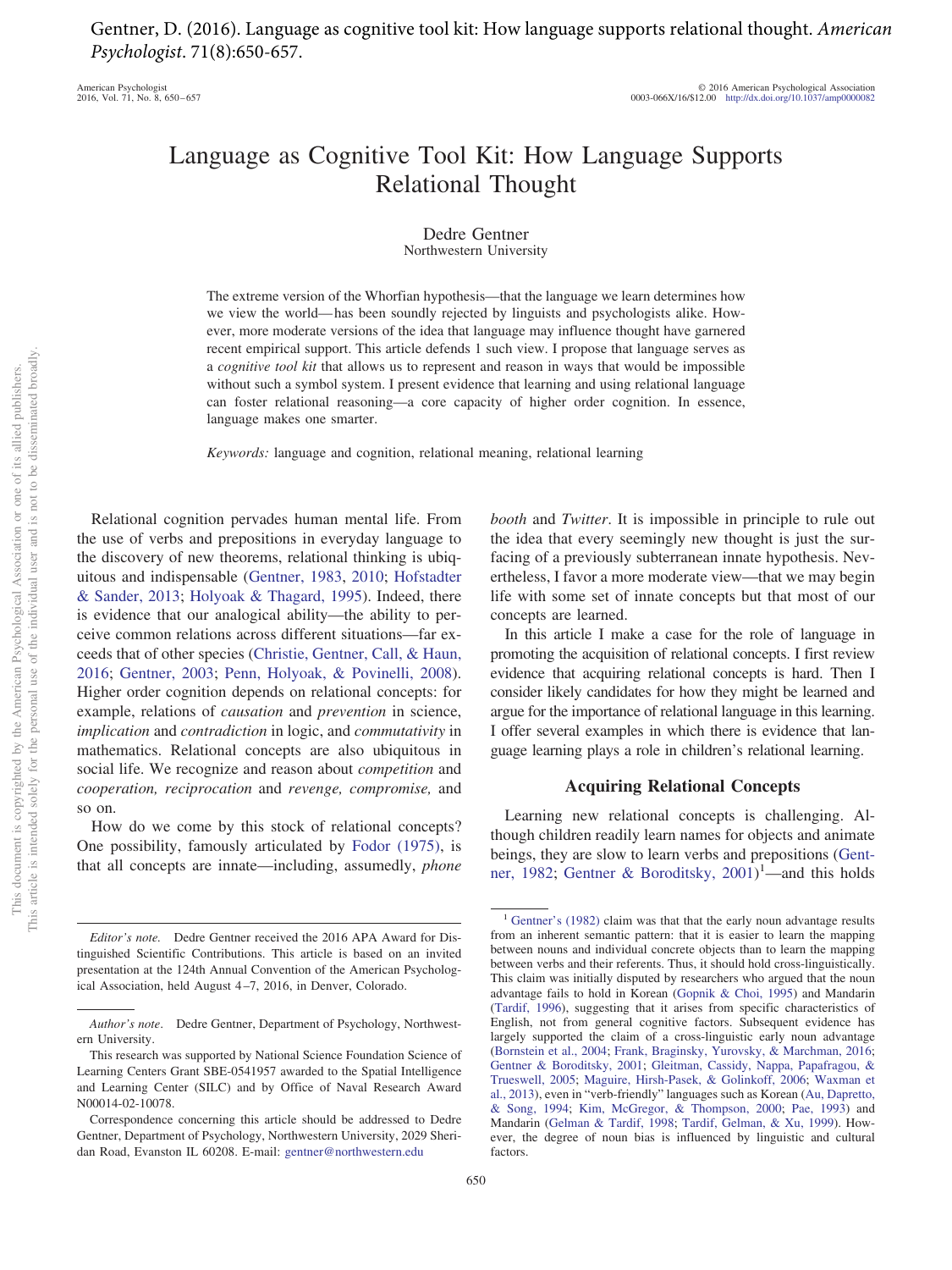even for relational terms that they hear far more frequently than many of the nouns they learn. The same pattern emerges when input is controlled. For example, [Childers](#page-5-8) [and Tomasello \(2002\)](#page-5-8) taught 2½-year-olds either three new nouns or three new verbs. After several sessions, with exposure equated, the children could produce an average of 1.18 new nouns but only .63 verbs. In a more naturalistic study, Wick Miller played a game involving plastic beads with a 2-year-old child over several months (reported in [Ervin-Tripp, 1974\)](#page-5-9). He made up words for the elements of the game and counted how many exposures occurred before the child produced each word. The noun *po* (for beads of a particular kind) was produced at 2 years 2 months, after 67 inputs; the verb *to sib* (for actions of a particular kind) was not used until 8 months later, after 164 inputs [\(Ervin-Tripp,](#page-5-9) [1974\)](#page-5-9). Children are also slow to acquire the meanings of relational nouns, suggesting that their difficulty with verbs is at least partly due to their relational meaning and not just their grammatical form. For example, a young child may define *brother* as a boy about 12 years old, or *uncle* as a nice man in a chair [\(Clark, 1993;](#page-5-10) [Keil & Batterman, 1984\)](#page-6-11).

What kinds of learning processes might support relational learning? Clearly, simple associative processes are not sufficient [\(Forbus, Liang, & Rabkina, in press;](#page-5-11) [Hummel, 2010;](#page-6-12) [A. B. Markman, 1999\)](#page-6-13). These can tell us that *cow* is strongly associated with *calf* and also with *milk,* but they cannot record the nature of the relation. Using a purely associative process, we would not be able to discern that the relation between *mare* and *colt* is more like that between *cow* and *calf* than that between *cow* and *milk*.

One source of relational knowledge is direct explanation. For young children, parents often use generic language to signal important conceptual information (e.g., "This is a cow. Cows give milk"; [Gelman, 2003\)](#page-5-12). But although children clearly learn from this kind of interaction, this kind of teaching cannot be the whole story. Laying aside the demands it would place on the caretaker, young children often lack the relational vocabulary needed to understand an explanation of a concept like *brother,* or of the difference between *give* and *put*. Instead, parents are likely to demonstrate with examples, and that brings us to analogy.

An important avenue to relational concepts is through analogical comparison. Comparing two things invites a structure-mapping process [\(Gentner, 1983,](#page-5-0) [2010;](#page-6-0) [Gentner &](#page-6-14) [Markman, 1997\)](#page-6-14) in which common relational patterns within the two analogs are aligned (*structural alignment*) and the entities are placed in correspondence according to the relational alignment.<sup>2</sup> For example, if Mickey loves Minnie and Donald loves Daisy, then the relational alignment of the two "love" relations will dictate that Mickey corresponds to Donald in this analogy— despite their obvious dissimilarity as individual entities. Of importance, achieving a structural alignment tends to heighten the salience of the common relational structure, making it more

likely to transfer to other situations [\(Catrambone & Ho](#page-5-13)[lyoak, 1989;](#page-5-13) [Gentner & Bowerman, 2009;](#page-6-15) [Gick & Holyoak,](#page-6-16) [1983;](#page-6-16) [Loewenstein, Thompson, & Gentner, 1999\)](#page-6-17).

Analogical comparison processes are crucial in acquiring new relational concepts [\(Christie & Gentner, 2010;](#page-5-14) [Doumas](#page-5-15) [& Hummel, 2013\)](#page-5-15). But this raises the question of how such comparisons come about. For young children, spontaneous comparison is mostly limited to pairs that are highly similar overall. This means that spontaneous comparison processes are too limited in scope to account for the amount of relational learning we see even in young children.

This brings us to the role of language. A major way in which language supports acquiring relational language is by inviting comparison. During initial learning, hearing a relational term used for two situations invites children to compare them and derive their common abstraction. Children learn early in development that words name things that are alike in some way [\(E. M. Markman, 1989;](#page-6-18) [Waxman & Hall,](#page-7-3) [1993\)](#page-7-3), so when two things receive the same label, children are likely to compare them; and this may reveal a common relational pattern [\(Gentner & Namy, 1999\)](#page-6-19). Further, once a new concept is formed—whether by comparison or by some other process—applying a label can confer stability to the concept, making it easier to retain and transfer. Lupyan and his colleagues have shown that people learn and extend object categories better when they are named (e.g., [Lupyan,](#page-6-20) [Rakison, & McClelland, 2007\)](#page-6-20), and there is evidence that this may apply to relational concepts as well.

For example, [Gentner, Anggoro, and Klibanoff \(2011\)](#page-6-21) taught 4½-year-old children new relational concepts using pictures. Children were told, "Look, the knife goes with the melon. What goes with the paper in the same way?" Whereas 6-year-olds correctly chose the relational match (scissors, which cut paper, just as a knife cuts melon), younger children tended to choose an associate (a pencil) or an object match (more paper) instead. But when given the knife–melon example and another analogous example ("The axe goes with the tree"), the 4½-year-olds succeeded. Their performance was still higher if they were also given a common relational term ("Look, the knife is the fep for the melon, and the axe is the fep for the tree. Which one is the fep for the paper?"). Even though the children had never heard *fep* before, this new word invited them to compare the two analogs—allowing them to abstract the "cutter" relation and transfer it to the test example.

Language can support, beyond individual word meanings, relational cognition through inviting *structural parallels.* Learning the semantic and syntactic structure of the language can invite corresponding conceptual patterns, which

<sup>&</sup>lt;sup>2</sup> Structural alignment sometimes fails; for example, children and other novices may simply make object matches instead of aligning the relations. This is especially likely when the learner is not familiar with the common relations.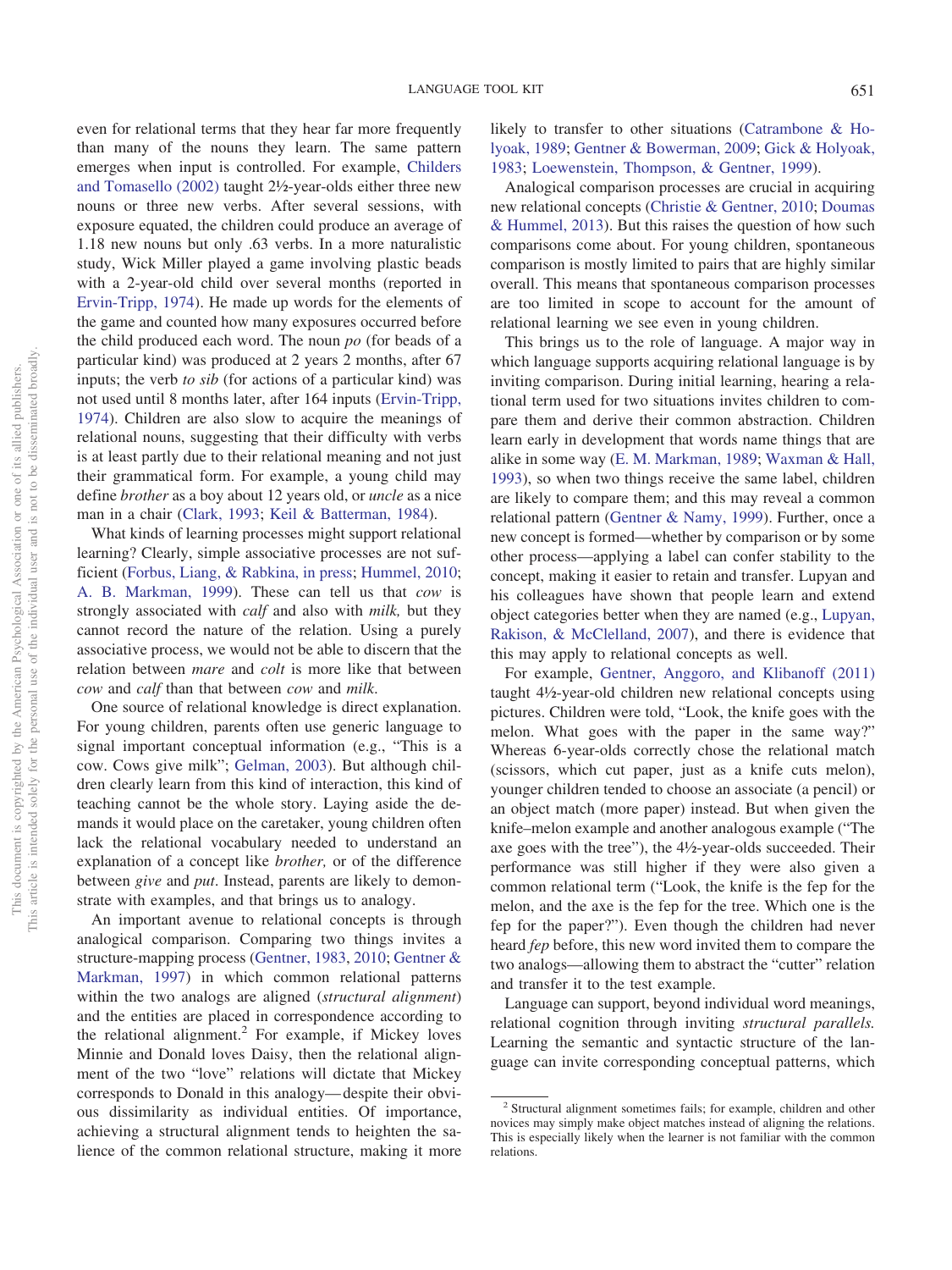can have wide ramifications. We turn now to two examples in which this kind of structural parallel can support children's relational learning— one in spatial cognition and one in numerical cognition.

# **Space**

For native speakers, the spatial terms in the language feel so natural that it comes as a shock to discover how much they vary across languages. However, pioneering work by Melissa Bowerman and her colleagues showed that languages differ in how they carve up the spatial world— even for the seemingly basic distinction between containment and support [\(Bowerman, 1996;](#page-5-16) [Gentner & Bowerman,](#page-6-15) [2009;](#page-6-15) see also [Feist, 2008\)](#page-5-17).

Languages also differ in their preferred spatial frame of reference for describing location [\(Levinson, 2003;](#page-6-22) [Levinson](#page-6-23) [& Brown, 1994\)](#page-6-23). Tzeltal is one of many languages that uses a geocentric (or absolute) frame, even in near-space situations for which English (like many European languages) uses an egocentric (or relative) frame<sup>3</sup> [\(Majid, Bowerman,](#page-6-24) [Kita, Haun, & Levinson, 2004\)](#page-6-24). For example, an English speaker might ask a companion to "please pass me the plate on your right"; a Tzeltal speaker would ask for the plate to the north. (In geocentric languages, locations can be described independently of which way the speaker and listener are facing; whereas *right* and *left* depend on a person's perspective, *north* and *south* do not.) Many studies have suggested that this difference in language affects the way people think about space, even in nonlinguistic tasks such as recreating a sequence of objects or copying a maze [\(Levin](#page-6-22)[son, 2003;](#page-6-22) [Levinson, Kita, Haun, & Rasch, 2002;](#page-6-25) but see [Li](#page-6-26) [& Gleitman, 2002\)](#page-6-26). One striking example is a study by [Haun and Rapold \(2009\)](#page-6-27) in which they demonstrated a new dance to 4- to 12-year-old Namibian children (whose language, Haillom, uses a geocentric frame) and German children (whose language, like English, preferentially uses an egocentric frame). After the children successfully mastered the dance, which featured, for example, a right-left-rightright (RLRR) sequence of hand motions, the children were rotated 180 degrees and asked to do the dance again. The German children mostly continued dancing in an RLRR pattern (as English speakers would probably do). In contrast, the Namibian children danced in an LRLL pattern. It appears that they had coded the dance as, for example, north-south-north-north. They preserved this pattern when facing the opposite direction, resulting in a reversal of left–right pattern. Thus, although no spatial language was used in the task, each group interpreted the dance according to their language's major pattern.<sup>4</sup> This and other studies have suggested that the habitual use of these terms makes the corresponding relational systems more available for thinking and reasoning, even in nonlinguistic tasks.

Does learning spatial relational language lead to better understanding of the corresponding spatial relations? One study that suggests a positive answer was done by [Pruden,](#page-6-28) [Levine, and Huttenlocher \(2011\).](#page-6-28) They recorded children's language during natural family interactions when they were between the ages of 14 and 46 months. At 54 months, the children were given nonlinguistic tests of spatial ability (e.g., they were asked to combine two figures and to say which larger figure they would form). Children's spatial skill at 54 months was predicted by the number of different spatial terms they had produced between 14 and 46 months.

Of course, this could simply mean that spatially talented children readily learn spatial language and also perform well on spatial tasks. To directly test whether acquiring and using spatial language can influence children's ability to represent and reason about spatial relations, [Loewenstein](#page-6-29) [and Gentner \(2005\)](#page-6-29) devised a simple spatial mapping task. Preschool children (3½- and 4-year-olds) saw two identical three-tiered boxes, each containing three cards (see [Figure](#page-3-0) [1\)](#page-3-0). One card (the "winner") had a star on its back. Children watched the experimenter place the winner in the hiding box and then tried to find the winner "in the same place" in the finding box. the winner was always in the same spatial location (top, middle, or bottom) in the two boxes.

The key manipulation was that prior to the task, half the children (the language group) were shown one box and asked to place toy animals "*on, in,* or *under* the box." The other half (the control group) were shown both boxes but received only general language and gesture (e.g., "Can you put this one right here?") rather than receiving specific spatial terms. During the mapping task, no spatial language was used; nevertheless, the language group performed significantly better than did the control group. Although 3-year-olds can comprehend these spatial terms, the concepts are not so well entrenched as to come to mind automatically; so hearing the terms helps them apply these spatial distinctions to delineate the space. By this reasoning, we might expect that older children, for whom these spatial distinctions have become habitual, would no longer need to hear overt language to succeed. That is exactly what was found across studies. These results are consistent with the

<sup>3</sup> Levinson and colleagues noted that three kinds of spatial reference frames are used across languages: *egocentric* or *relative* frame, which are viewpoint-dependent (e.g., The ball is left of the chair [from the speaker's point of view]); *intrinsic,* which makes reference to faceted objects (e.g., The ball is in front of the house); and *geocentric* (*absolute*), which uses some class of cardinal directions (e.g., The ball is north of the chair;

[Levinson & Brown, 1994;](#page-6-23) [Levinson et al., 2002\)](#page-6-25).<br><sup>4</sup> It is, of course, possible that people in such tasks are mentally using their spatial language to construe the spatial situations— effectively converting a nonlinguistic task into a linguistic task (e.g., [Dessalegn &](#page-5-18) [Landau, 2013\)](#page-5-18). It seems unlikely that this can explain the breadth of effects. But if people do sometimes spontaneously use internal language to represent external situations, this does not contradict the present claim that language provides tools for representation and reasoning.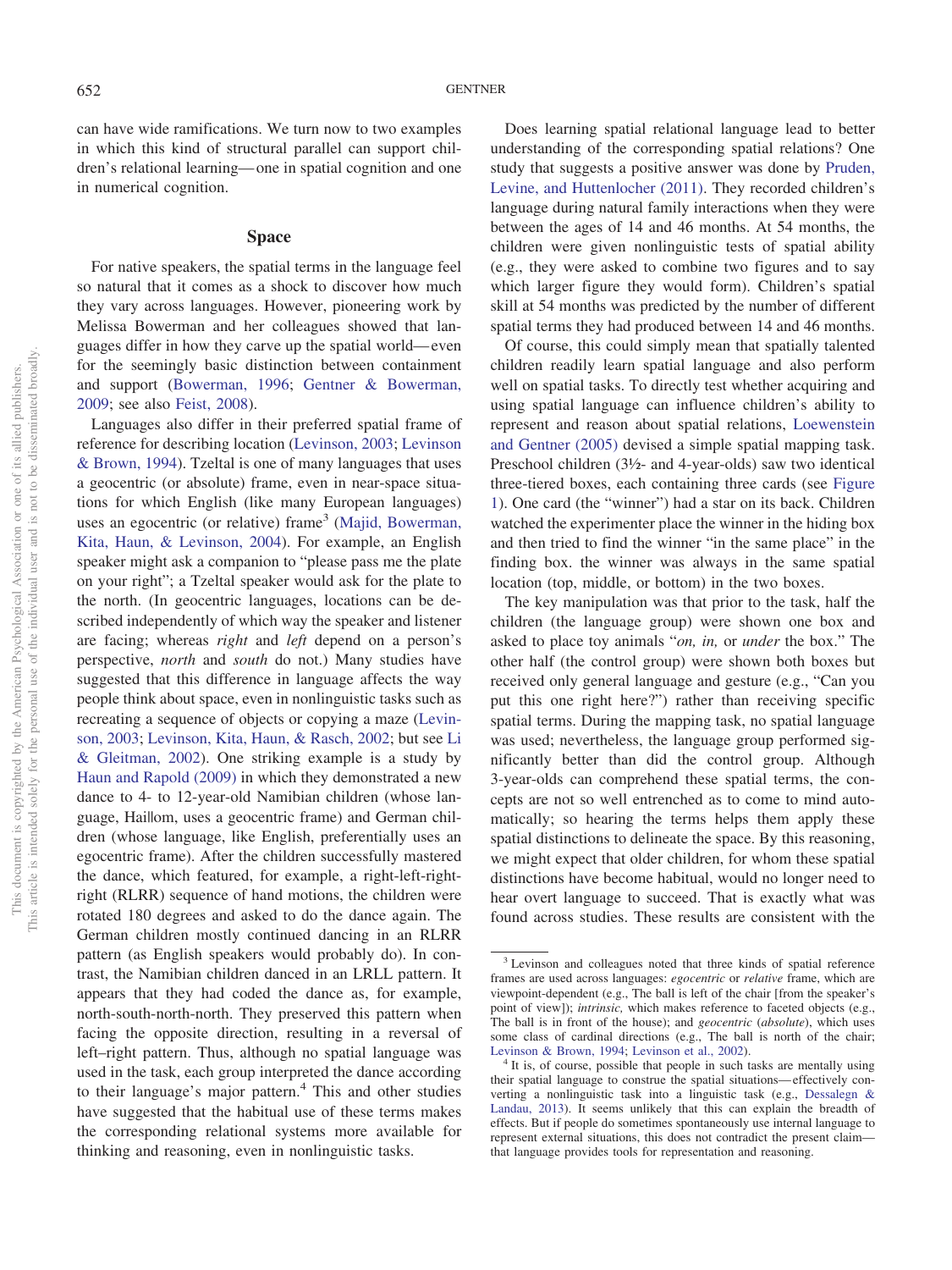

<span id="page-3-0"></span>*Figure 1.* Materials used in the spatial mapping task [\(Gentner, Ozyürek,](#page-6-31) [Gürcanli, & Goldin-Meadow, 2013;](#page-6-31) [Loewenstein & Gentner, 2005\)](#page-6-29). Children were given six trials and were always shown the correct answer after responding. Half the children received spatial language, and half did not. See the online article for the color version of this figure.

idea that relational language invites corresponding relational representations.

In a further study, the spatial mapping task was made more difficult by introducing a competing object match (see [Figure 1b\)](#page-3-0). Prior research has shown that such *crossmappings,* in which object matches compete with the best relational alignment, are extremely hard for children [\(Gent](#page-6-30)[ner & Toupin, 1986\)](#page-6-30). In this case, children derived greater benefit from hearing the terms *top, middle,* and *bottom* (which convey a connected system of relations) than from hearing *on, in,* and *under,* which lack a unifying higher order structure. Hearing *top, middle,* or *bottom* invited a representation of the monotonic relational structure of the two boxes, and this higher order structure helped the children to achieve a relational mapping. This fits with findings from analogy research showing that people are better able to carry out a relational mapping if given a *systematic* representation: one in which the lower order relations are interconnected by higher order constraining relations (such as the transitive structure in top, middle, and bottom; [Clement](#page-5-19) [& Gentner, 1991;](#page-5-19) [Gentner & Toupin, 1986\)](#page-6-30).

A further study tested whether the language advantage would persist over delay. Children performed the spatial mapping task as just described, and again the language group outperformed the control group. Two days later, the children returned to the lab and were shown an altered set of boxes. Both groups—language and control—were simply asked to "play the same game again"; no spatial terms were used except for "Watch, I'm putting it here!" (both groups). Children who had initially received relational language performed significantly better than did those who had not evidence that language promoted an enduring relational representation [\(Loewenstein & Gentner, 2005\)](#page-6-29).

Finally, if language instills enduring delineated representations of spatial relations, then we would expect children who lack such input to be at a disadvantage in tasks requiring the representation. Using the same spatial mapping task, [Gentner, Ozyürek, Gürcanli, and Goldin-Meadow \(2013\)](#page-6-31) gave the spatial mapping task to a group of deaf children in Istanbul. These children were *homesigners*— children whose hearing losses had prevented them from learning a spoken language and who had not been exposed to a sign language. Like other such children they had developed their own gesture systems (*homesigns*) to communicate with others. Critically, although homesigns contain many of the linguistic properties found in early child language [\(Goldin-](#page-6-32)[Meadow, 2003\)](#page-6-32), the homesigns invented by these deaf children did not contain consistent gestures for conveying spatial relations [\(Gentner et al., 2013\)](#page-6-31). These homesigners were compared with hearing Turkish children (matched to the homesigners on another spatial task). Both groups were then given the spatial mapping task, without spatial language. The hearing children performed far better on the task than the homesigners did. In fact, the homesigners barely exceeded chance. [Gentner et al. \(2013\)](#page-6-31) concluded that the deaf children, lacking a stable system of spatial relations, were less likely to represent the arrays in the two boxes in a uniform way and therefore less able to align them and to succeed in the spatial mapping task.

To summarize, young English-speaking children do far better in a spatial mapping task when they are reminded of spatial relational terms that they can use to delineate the space. Once they have done this, they can retain this representation for at least a few days— evidence that the effects of the terms are at the conceptual level. By the time children are 6 years old (whether they speak English or Turkish), these spatial relations are sufficiently fluent that there is no need to remind children of the terms. In contrast, 6-year-old homesigners, who have not acquired this kind of spatial language, perform badly in the mapping task. All this suggests that learning words for spatial relations may benefit our spatial thinking.

### **Number**

The idea of the natural numbers— of a sequence of increasing positive integers—feels so simple and basic that it seems it must be common to all humans. The great English mathematician George Hardy stated this intuition clearly:

I believe that mathematical reality lies outside us, that our function is to discover or observe it, and that the theorems which we prove, and which we describe grandiloquently as our "creations," are simply our notes of our observations. (quoted in [Dehaene, 1997,](#page-5-20) p. 242)

#### Yet this is not the case.

The Pirahã are an Amazonian group whose language lacks a full counting system [\(Everett, 2005\)](#page-5-21). They have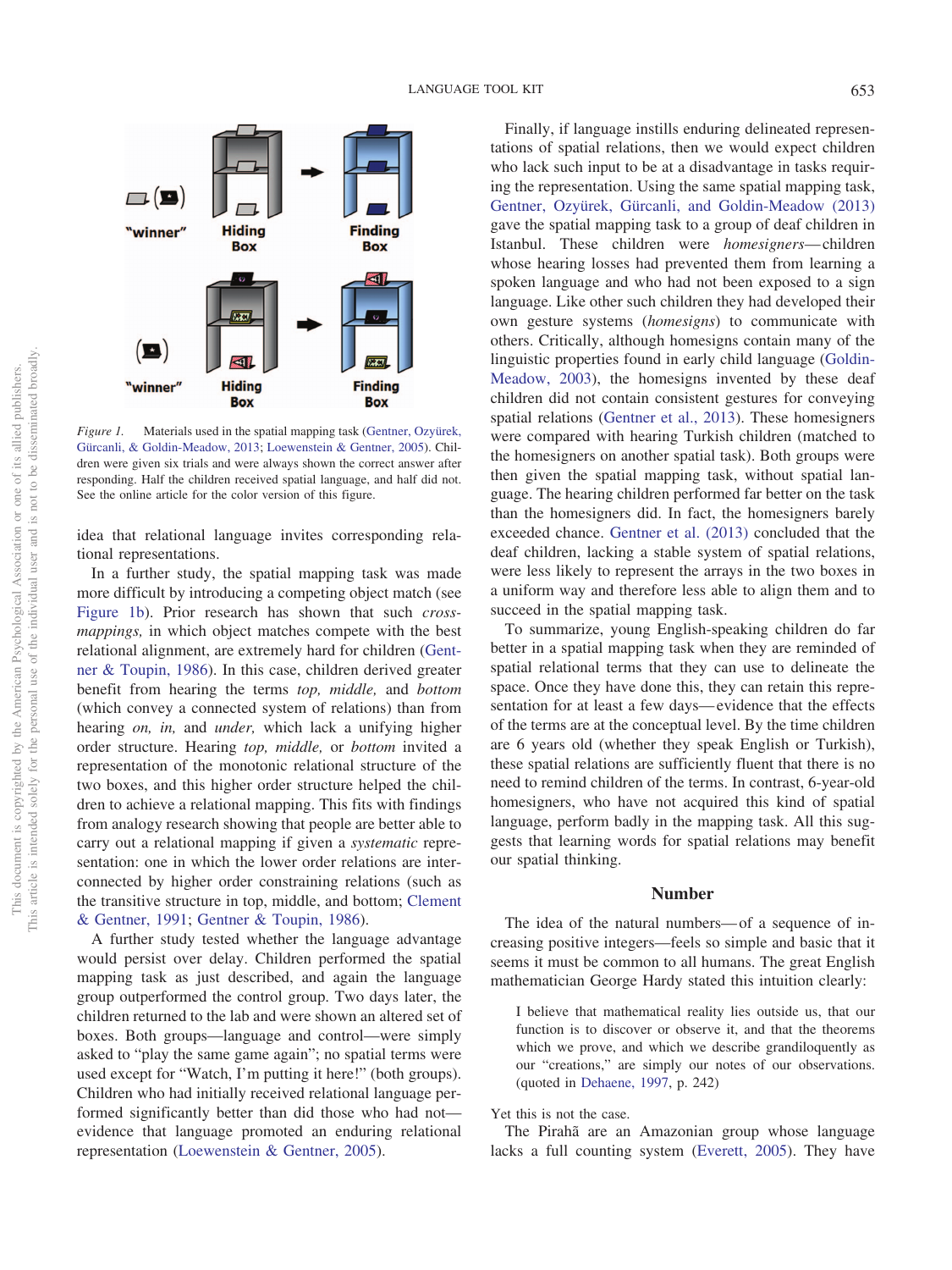three words for numerical quantity: *ho'i, hot'*, and *aibaagi.* These were initially thought to mean "one," "two," and many," because when asked s how many items they saw (starting with one item and increasing to 10), speakers used *ho'i* for one item, shifted to *hoi'* for two items, and then used *aibaagi* for the rest [\(Gordon, 2004\)](#page-6-33). However, when speakers were given the same "how many" task starting with 10 objects, then nine, eight, and so on down, they used *aibaagi* for the larger numbers, *hoı*= for around four through six objects, and *ho'i* for roughly one through four objects [\(Frank, Everett, Fedorenko, & Gibson, 2008\)](#page-5-22). Thus, it appears that these terms mean something like "few," "more," and "even more." In other words, Pirahã appears to lack any terms for true numbers.

[Peter Gordon \(2004\)](#page-6-33) asked whether this lack of number *language* was accompanied by a lack of number *concepts*. He gave the Pirahã a variety of simple numerical tasks (first demonstrating the tasks with a confederate). For example, he placed, say, five batteries in a line and tested whether the Pirahã could place an equal number of batteries on the table orthogonally to the experimenter's line of objects. In another task, he showed participants an array of nuts, then put the nuts into a can and withdrew them one by one, each time asking the participant whether the can still contained nuts or was empty. On these and other simple tasks, the Pirahã were reasonably accurate for three or fewer objects, but they became increasingly inaccurate as the numbers increased from 3 to 10. These basic findings were replicated by [Frank et al.](#page-5-22) [\(2008\),](#page-5-22) and similar results were found by [Pica, Lemer,](#page-6-34) [Izard, and Dehaene \(2004\)](#page-6-34) with the Mundurukú, another Amazonian group lacking a full counting system. In all these studies, the degree of inaccuracy increased with the size of the number. This pattern is a signature of the *analog magnitude system*—a system widely shared among birds and mammals—that allows us to quickly recognize, for example, that one pile of sand is bigger than another. This system allows quantity estimation for even very large numbers, but its accuracy is limited by Weber's law: The discriminability between two amounts is a function of their ratio. Thus, the Amazonians were relying on the analog magnitude system, not a system of numbers.

The implication of these findings is that the Pirahã lack a concept of number—a profound difference between them and people raised in Western cultures.<sup>5</sup> The startling conclusion is that, contrary to intuition, the concept of number is not a universal innate endowment. Further, the evidence has suggested that the cardinal numbers come to us via language.<sup>6</sup>

Other evidence that the natural numbers are not so natural comes from children's number learning, which is quite protracted even with help from attentive parents [\(Carey, 2009;](#page-5-23) [Fuson, 1988;](#page-5-24) [Mix, 2002\)](#page-6-35). A 2-year-old

may be able to recite the count list up to 10 but have little understanding of the connection with quantity. If asked to "give me one block," the child can succeed, but if asked to "give me three blocks," the child will respond with a few blocks greater than one. Children gradually bind the small numerals to the corresponding quantities. At first, this binding may be quite specific. For example, [Mix](#page-6-36) [\(2009\)](#page-6-36) described a child who at 20 months could reliably fetch two treats for the family's two dogs but was unable to transfer this "twoness" to fetch two treats for his two trains. Over time, hearing the same count word applied to different kinds of objects prompts the child to compare the sets and notice their common set size. Thus, language acquisition leads cognitive acquisition in two ways. First, the count list is typically acquired early and scaffolds the child's understanding of the natural numbers themselves [\(Carey, 2009;](#page-5-23) [Mix, 2002\)](#page-6-35). Second, hearing a given numerical term—say, *three*—applied to different sets fosters comparison and abstraction of the term's meaning.

### **Summary**

The goal of this article is, first, to bring out the importance of language— especially relational language—in augmenting human cognition, not merely by permitting us to transmit information to each other (though that is of course important) but also by providing an internal tool kit that augments our cognitive powers. The second goal is to propose specific processes by which language has its effect—notably analogical comparison and abstraction.

I focused here on two important and pervasive systems of relational cognition: spatial relations and the natural numbers. These two systems have some salient commonalities. They are slow to be acquired; but because they are acquired early, we mostly cannot remember what it was like not to know them. Once acquired, they are in constant use. We effortlessly classify things as *in* or *on* other objects, just as we keep track of how many more plates are needed for the table. Because they are learned so early, and used so often, it can seem as though we have always known them; their fluency and indispensability convinces us that they must be innate. On the other hand, another critical commonality is that acquiring these systems does not force us to see the world in only one way, as extreme versions of the linguistic determinism position might dictate. Learning the cardinal numbers does not require abandoning our innate analog magnitude sys-

<sup>5</sup> The researchers noted that the Pirahã are traditional hunter– gatherers in the forest. For most purposes, one-to-one correspondence—which they clearly can carry out—suffices for their needs (e.g., one flashlight for each member of a hunting party).<br><sup>6</sup> Of course, this raises the question of how number language comes

about in the first place. I address this briefly in the next section.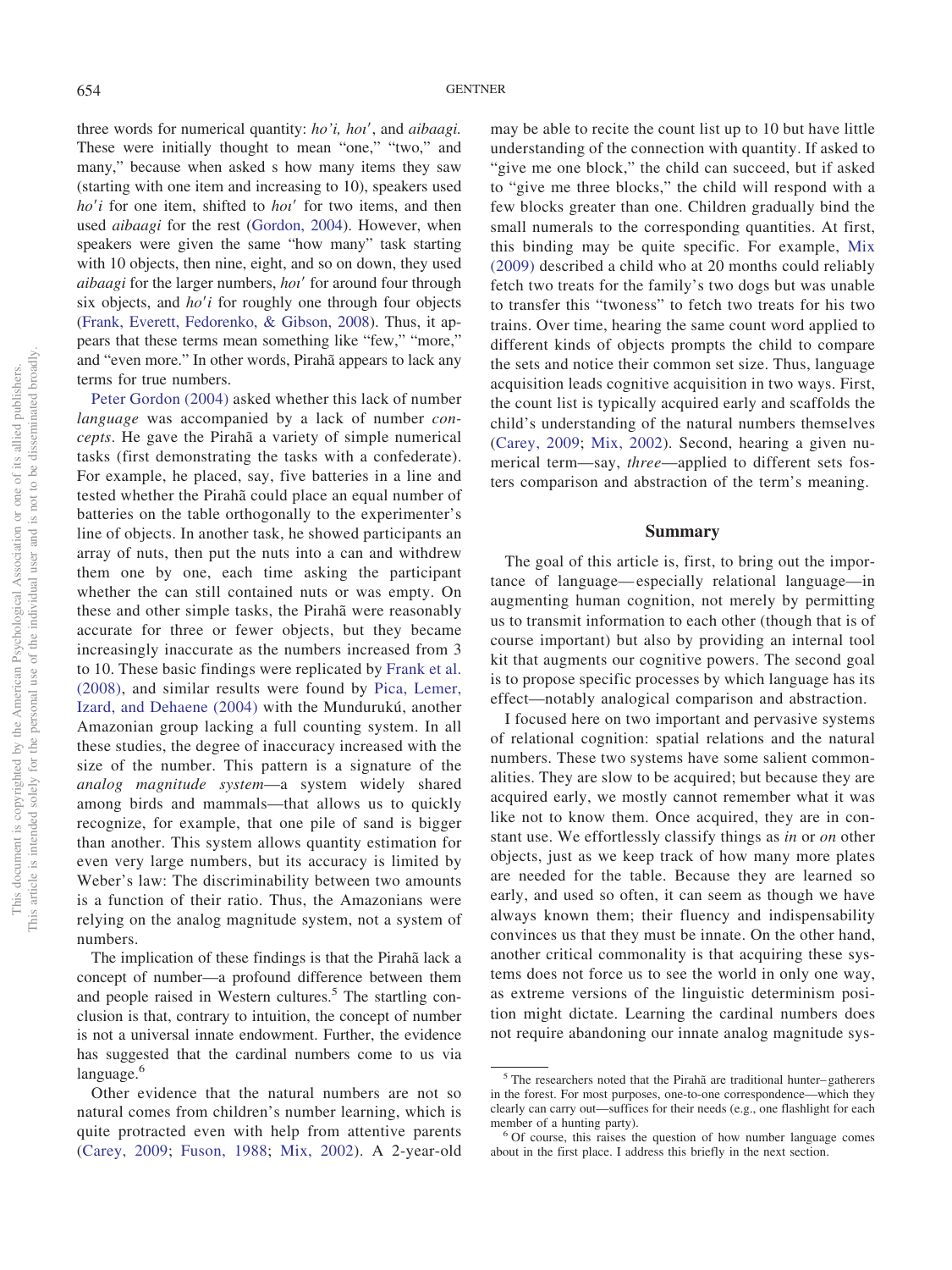tem; we still retain the ability to choose which pile of sand is larger, which tree is taller, and so forth.

A final parallel is that both systems were slow to develop in the history of language. According to [Schmandt-Besserat](#page-6-37) [\(1996\),](#page-6-37) early systems for keeping track of numbers (around 4000 C in the Middle East) used direct one-to-one tokens: Five sheep were represented by five clay tokens representing sheep, and so on. Even when tokens were used to stand for larger numbers, they were specific to the thing counted; the token for 10 sheep was different from the token for 10 goats. It required another thousand years to arrive at the idea of abstract numbers disassociated from the thing being counted [\(Schmandt-Besserat, 1996\)](#page-6-37).

Systems of spatial relations are also slow to evolve. Prepositions are also relatively slow to appear in a language; they typically evolve gradually from more concrete terms through a process of grammaticalization. For example, using a sample of 125 African languages, [Heine, Claudi, and](#page-6-38) [Hunnemeyer \(1991\)](#page-6-38) examined the historical derivation of five spatial relational concepts: *on, under, front, back,* and *in*. They found that *on* was often derived from the term for head, *front* from the term for face, and *back* from the term for back. In these cases, it appears that the human body is the historical source of the spatial term. (It is interesting, however, that for pastoralist groups such as the Maasai of East Africa, the source for some prepositions appears to be animal bodies.) Heine et al. speculated that these abstract spatial relations are the product of gradual metaphorical extensions of more concrete terms.

In sum, I suggest that we are the lucky recipients of powerful linguistic systems that augment our ability to represent and reason about relations. Humans are born with exceptional relational ability, but language lets us carry that ability further. Relational language gives us abstract systems of representation that scaffold our ability to perceive relational analogies and to map relational structure across domains. In the other direction, analogical processes act to create new linguistic meanings. This system of bootstrapping between relational language and relational thought acts to amplify our intelligence both at the individual and at the cultural level.

#### **References**

- <span id="page-5-6"></span>Au, T. K., Dapretto, M., & Song, Y. K. (1994). Input vs. constraints: Early word acquisition in Korean and English. *Journal of Memory and Language, 33,* 567–582. <http://dx.doi.org/10.1006/jmla.1994.1027>
- <span id="page-5-4"></span>Bornstein, M. H., Cote, L. R., Maital, S., Painter, K., Park, S.-Y., Pascual, L., . . . Vyt, A. (2004). Cross-linguistic analysis of vocabulary in young children: Spanish, Dutch, French, Hebrew, Italian, Korean, and American English. *Child Development, 75,* 1115–1139. [http://dx.doi.org/10](http://dx.doi.org/10.1111/j.1467-8624.2004.00729.x) [.1111/j.1467-8624.2004.00729.x](http://dx.doi.org/10.1111/j.1467-8624.2004.00729.x)
- <span id="page-5-16"></span>Bowerman, M. (1996). Learning how to structure space for language: A crosslinguistic perspective. In P. Bloom, M. A. Peterson, L. Nadel, & M. F. Garrett (Eds.), *Language and space* (pp. 385– 436). Cambridge, MA: MIT Press.
- <span id="page-5-23"></span>Carey, S. (2009). *The origin of concepts*. [http://dx.doi.org/10.1093/acprof:](http://dx.doi.org/10.1093/acprof:oso/9780195367638.001.0001) [oso/9780195367638.001.0001](http://dx.doi.org/10.1093/acprof:oso/9780195367638.001.0001)
- <span id="page-5-13"></span>Catrambone, R., & Holyoak, K. J. (1989). Overcoming contextual limitations on problem-solving transfer. *Journal of Experimental Psychology: Learning, Memory, and Cognition, 15,* 1147–1156. [http://dx.doi.org/10](http://dx.doi.org/10.1037/0278-7393.15.6.1147) [.1037/0278-7393.15.6.1147](http://dx.doi.org/10.1037/0278-7393.15.6.1147)
- <span id="page-5-8"></span>Childers, J. B., & Tomasello, M. (2002). Two-year-olds learn novel nouns, verbs, and conventional actions from massed or distributed exposures. *Developmental Psychology, 38,* 967–978. [http://dx.doi.org/10.1037/](http://dx.doi.org/10.1037/0012-1649.38.6.967) [0012-1649.38.6.967](http://dx.doi.org/10.1037/0012-1649.38.6.967)
- <span id="page-5-14"></span>Christie, S., & Gentner, D. (2010). Where hypotheses come from: Learning new relations by structural alignment. *Journal of Cognition and Development, 11,* 356 –373. <http://dx.doi.org/10.1080/15248371003700015>
- <span id="page-5-1"></span>Christie, S., Gentner, D., Call, J., & Haun, D. B. M. (2016). Sensitivity to relational similarity and object similarity in apes and children. *Current Biology, 26,* 531–535. <http://dx.doi.org/10.1016/j.cub.2015.12.054>
- <span id="page-5-10"></span>Clark, E. V. (1993). *The lexicon in acquisition*. [http://dx.doi.org/10.1017/](http://dx.doi.org/10.1017/CBO9780511554377) [CBO9780511554377](http://dx.doi.org/10.1017/CBO9780511554377)
- <span id="page-5-19"></span>Clement, C., & Gentner, D. (1991). Systematicity as a selection constraint in analogical mapping. *Cognitive Science, 15,* 89 –132. [http://dx.doi.org/](http://dx.doi.org/10.1207/s15516709cog1501_3) [10.1207/s15516709cog1501\\_3](http://dx.doi.org/10.1207/s15516709cog1501_3)
- <span id="page-5-20"></span>Dehaene, S. (1997). *The number sense: How the mind creates mathematics*. New York, NY: Oxford University Press.
- <span id="page-5-18"></span>Dessalegn, B., & Landau, B. (2013). Interaction between language and vision: It's momentary, abstract, and it develops. *Cognition, 127,* 331– 344. <http://dx.doi.org/10.1016/j.cognition.2013.02.003>
- <span id="page-5-15"></span>Doumas, L. A. A., & Hummel, J. E. (2013). Comparison and mapping facilitate relation discovery and predication. *PLoS ONE, 8*(6), e63889. <http://dx.doi.org/10.1371/journal.pone.0063889>
- <span id="page-5-9"></span>Ervin-Tripp, S. M. (1974). Some bases for early features of production. In F. Bresson & J. Mehler (Eds.), *Problèmes actuelles en psycholinguistique* [Current problems in psycholinguistics]. Paris, France: Éditions du Centre National de la Recherche Scientifique.
- <span id="page-5-21"></span>Everett, D. (2005). Cultural constraints on grammar and cognition in Pirahã: Another look at the design features of human language. *Current Anthropology, 46,* 621– 646. <http://dx.doi.org/10.1086/431525>
- <span id="page-5-17"></span>Feist, M. I. (2008). Space between languages. *Cognitive Science, 32,* 1177–1199. <http://dx.doi.org/10.1080/03640210802152335>
- <span id="page-5-2"></span>Fodor, J. A. (1975). *The language of thought*. New York, NY: Crowell.
- <span id="page-5-11"></span>Forbus, K. D., Liang, C., & Rabkina, I. (under review). Representation and computation in cognitive models.
- <span id="page-5-5"></span>Frank, M. C., Braginsky, M., Yurovsky, D., & Marchman, V. A. (2016). Wordbank: An open repository for developmental vocabulary data. *Journal of Child Language*. Advance online publication. [http://dx.doi](http://dx.doi.org/10.1017/S0305000916000209) [.org/10.1017/S0305000916000209](http://dx.doi.org/10.1017/S0305000916000209)
- <span id="page-5-22"></span>Frank, M. C., Everett, D. L., Fedorenko, E., & Gibson, E. (2008). Number as a cognitive technology: Evidence from Pirahã language and cognition. *Cognition, 108,* 819 – 824. [http://dx.doi.org/10.1016/j.cognition.2008.04](http://dx.doi.org/10.1016/j.cognition.2008.04.007) [.007](http://dx.doi.org/10.1016/j.cognition.2008.04.007)
- <span id="page-5-24"></span>Fuson, K. C. (1988). *Children's counting and concepts of number*. [http://](http://dx.doi.org/10.1007/978-1-4612-3754-9) [dx.doi.org/10.1007/978-1-4612-3754-9](http://dx.doi.org/10.1007/978-1-4612-3754-9)
- <span id="page-5-12"></span>Gelman, S. A. (2003). *The essential child: Origins of essentialism in everyday thought*. [http://dx.doi.org/10.1093/acprof:oso/9780195154061](http://dx.doi.org/10.1093/acprof:oso/9780195154061.001.0001) [.001.0001](http://dx.doi.org/10.1093/acprof:oso/9780195154061.001.0001)
- <span id="page-5-7"></span>Gelman, S. A., & Tardif, T. (1998). Acquisition of nouns and verbs in Mandarin and English. In E. Clark (Ed.) *Proceedings of the 29th Annual Stanford Child Language Research Forum*. Stanford, CA: CSLI.
- <span id="page-5-3"></span>Gentner, D. (1982). Why nouns are learned before verbs: Linguistic relativity versus natural partitioning. In S. A. Kuczaj (Ed.), *Language development: Vol. 2*. *Language, thought and culture* (pp. 301–334). Hillsdale, NJ: Erlbaum.
- <span id="page-5-0"></span>Gentner, D. (1983). Structure-mapping: A theoretical framework for analogy. *Cognitive Science, 7,* 155–170. [http://dx.doi.org/10.1207/](http://dx.doi.org/10.1207/s15516709cog0702_3) [s15516709cog0702\\_3](http://dx.doi.org/10.1207/s15516709cog0702_3)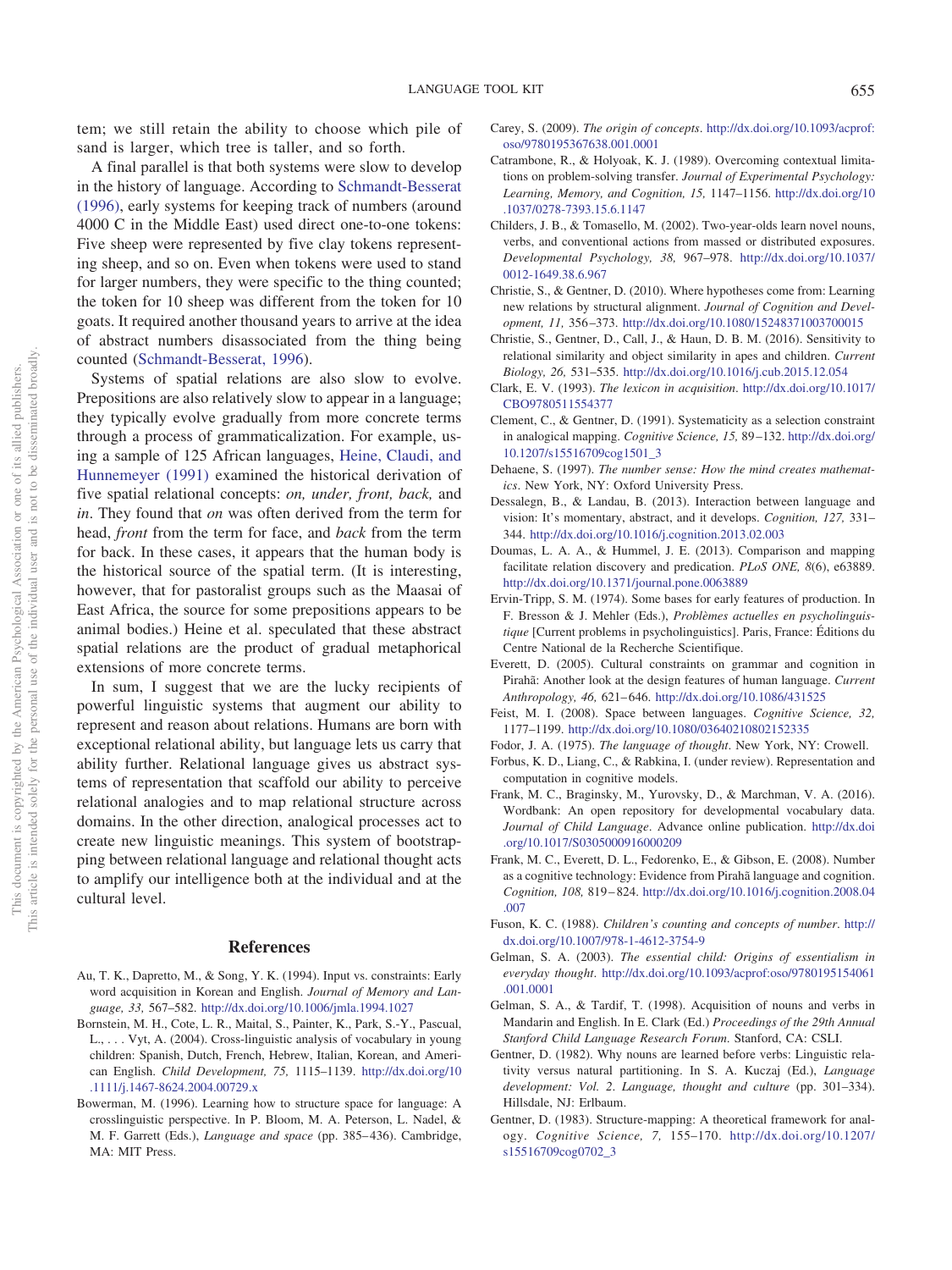- <span id="page-6-3"></span>Gentner, D. (2003). Why we're so smart. In D. Gentner & S. Goldin-Meadow (Eds.), *Language in mind: Advances in the study of language and thought* (pp. 195–235). Cambridge, MA: MIT Press.
- <span id="page-6-0"></span>Gentner, D. (2010). Bootstrapping the mind: Analogical processes and symbol systems. *Cognitive Science, 34,* 752–775. [http://dx.doi.org/10](http://dx.doi.org/10.1111/j.1551-6709.2010.01114.x) [.1111/j.1551-6709.2010.01114.x](http://dx.doi.org/10.1111/j.1551-6709.2010.01114.x)
- <span id="page-6-21"></span>Gentner, D., Anggoro, F. K., & Klibanoff, R. S. (2011). Structure mapping and relational language support children's learning of relational categories. *Child Development, 82,* 1173–1188. [http://dx.doi.org/10.1111/j](http://dx.doi.org/10.1111/j.1467-8624.2011.01599.x) [.1467-8624.2011.01599.x](http://dx.doi.org/10.1111/j.1467-8624.2011.01599.x)
- <span id="page-6-5"></span>Gentner, D., & Boroditsky, L. (2001). Individuation, relativity and early word learning. In M. Bowerman & S. Levinson (Eds.), *Language acquisition and conceptual development* (pp. 215–256). [http://dx.doi.org/](http://dx.doi.org/10.1017/CBO9780511620669.010) [10.1017/CBO9780511620669.010](http://dx.doi.org/10.1017/CBO9780511620669.010)
- <span id="page-6-15"></span>Gentner, D., & Bowerman, M. (2009). Why some spatial semantic categories are harder to learn than others: The typological prevalence hypothesis. In J. Guo, E. Lieven, S. Ervin-Tripp, N. Budwig, S. Özçaliskan, & K. Nakamura (Eds.), *Crosslinguistic approaches to the psychology of language: Research in the tradition of Dan Isaac Slobin* (pp. 465–480). New York, NY: Erlbaum.
- <span id="page-6-14"></span>Gentner, D., & Markman, A. B. (1997). Structure mapping in analogy and similarity. *American Psychologist, 52,* 45–56. [http://dx.doi.org/10.1037/](http://dx.doi.org/10.1037/0003-066X.52.1.45) [0003-066X.52.1.45](http://dx.doi.org/10.1037/0003-066X.52.1.45)
- <span id="page-6-19"></span>Gentner, D., & Namy, L. L. (1999). Comparison in the development of categories. *Cognitive Development, 14,* 487–513. [http://dx.doi.org/10](http://dx.doi.org/10.1016/S0885-2014%2899%2900016-7) [.1016/S0885-2014\(99\)00016-7](http://dx.doi.org/10.1016/S0885-2014%2899%2900016-7)
- <span id="page-6-31"></span>Gentner, D., Ozyürek, A., Gürcanli, O., & Goldin-Meadow, S. (2013). Spatial language facilitates spatial cognition: Evidence from children who lack language input. *Cognition, 127,* 318 –330. [http://dx.doi.org/10](http://dx.doi.org/10.1016/j.cognition.2013.01.003) [.1016/j.cognition.2013.01.003](http://dx.doi.org/10.1016/j.cognition.2013.01.003)
- <span id="page-6-30"></span>Gentner, D., & Toupin, C. (1986). Systematicity and surface similarity in the development of analogy. *Cognitive Science, 10,* 277–300. [http://dx](http://dx.doi.org/10.1207/s15516709cog1003_2) [.doi.org/10.1207/s15516709cog1003\\_2](http://dx.doi.org/10.1207/s15516709cog1003_2)
- <span id="page-6-16"></span>Gick, M. L., & Holyoak, K. J. (1983). Schema induction and analogical transfer. *Cognitive Psychology, 15,* 1–38. [http://dx.doi.org/10.1016/](http://dx.doi.org/10.1016/0010-0285%2883%2990002-6) [0010-0285\(83\)90002-6](http://dx.doi.org/10.1016/0010-0285%2883%2990002-6)
- <span id="page-6-7"></span>Gleitman, L. R., Cassidy, K., Nappa, R., Papafragou, A., & Trueswell, J. C. (2005). Hard words. *Language Learning and Development, 1,* 23– 64. [http://dx.doi.org/10.1207/s15473341lld0101\\_4](http://dx.doi.org/10.1207/s15473341lld0101_4)
- <span id="page-6-32"></span>Goldin-Meadow, S. (2003). Thought before language: Do we think ergative? In D. Gentner & S. Goldin-Meadow (Eds.), *Language in mind: Advances in the study of language and thought* (pp. 493–522). Cambridge, MA: MIT Press.
- <span id="page-6-6"></span>Gopnik, A., & Choi, S. (1995). Names, relational words, and cognitive development in English and Korean Speakers: Nouns are not always learned before verbs. In M. Tomasello & W. E. Merriman (Eds.), *Beyond names for things: Young children's acquisition of verbs* (pp. 63– 80). Hillsdale, NJ: Erlbaum.
- <span id="page-6-33"></span>Gordon, P. (2004, October 15). Numerical cognition without words: Evidence from Amazonia. *Science, 306, 496-499*. [http://dx.doi.org/10](http://dx.doi.org/10.1126/science.1094492) [.1126/science.1094492](http://dx.doi.org/10.1126/science.1094492)
- <span id="page-6-27"></span>Haun, D. B., & Rapold, C. J. (2009). Variation in memory for body movements across cultures. *Current Biology, 19*(23), R1068 –R1069. <http://dx.doi.org/10.1016/j.cub.2009.10.041>
- <span id="page-6-38"></span>Heine, B., Claudi, U., & Hunnemeyer, F. (1991). *Grammaticalization: A conceptual framework*. Chicago, IL: University of Chicago Press.
- <span id="page-6-1"></span>Hofstadter, D., & Sander, E. (2013). *Surfaces and essences: Analogies as the fuel and fire of thinking*. New York, NY: Basic Books.
- <span id="page-6-2"></span>Holyoak, K. J., & Thagard, P. R. (1995). *Mental leaps: Analogy in creative thought*. Cambridge, MA: MIT Press.
- <span id="page-6-12"></span>Hummel, J. E. (2010). Symbolic versus associative learning. *Cognitive Science, 34,* 958 –965. [http://dx.doi.org/10.1111/j.1551-6709.2010](http://dx.doi.org/10.1111/j.1551-6709.2010.01096.x) [.01096.x](http://dx.doi.org/10.1111/j.1551-6709.2010.01096.x)
- <span id="page-6-11"></span>Keil, F. C., & Batterman, N. (1984). A characteristic-to-defining shift in the development of word meaning. *Journal of Verbal Learning and Verbal Behavior, 23,* 221–236. [http://dx.doi.org/10.1016/S0022-](http://dx.doi.org/10.1016/S0022-5371%2884%2990148-8) [5371\(84\)90148-8](http://dx.doi.org/10.1016/S0022-5371%2884%2990148-8)
- <span id="page-6-9"></span>Kim, M., McGregor, K. K., & Thompson, C. K. (2000). Early lexical development in English- and Korean-speaking children: Languagegeneral and language-specific patterns. *Journal of Child Language, 27,* 225–254. <http://dx.doi.org/10.1017/S0305000900004104>
- <span id="page-6-22"></span>Levinson, S. C. (2003). *Space in language and cognition: Explorations in cognitive diversity*. <http://dx.doi.org/10.1017/CBO9780511613609>
- <span id="page-6-23"></span>Levinson, S. C., & Brown, P. (1994). Immanuel Kant among the Tenejapans: Anthropology as empirical philosophy. *Ethos, 22,* 3– 41. [http://dx](http://dx.doi.org/10.1525/eth.1994.22.1.02a00010) [.doi.org/10.1525/eth.1994.22.1.02a00010](http://dx.doi.org/10.1525/eth.1994.22.1.02a00010)
- <span id="page-6-25"></span>Levinson, S. C., Kita, S., Haun, D. B. M., & Rasch, B. H. (2002). Returning the tables: Language affects spatial reasoning. *Cognition, 84,* 155–188. [http://dx.doi.org/10.1016/S0010-0277\(02\)00045-8](http://dx.doi.org/10.1016/S0010-0277%2802%2900045-8)
- <span id="page-6-26"></span>Li, P., & Gleitman, L. (2002). Turning the tables: Language and spatial reasoning. *Cognition, 83,* 265–294. [http://dx.doi.org/10.1016/S0010-](http://dx.doi.org/10.1016/S0010-0277%2802%2900009-4) [0277\(02\)00009-4](http://dx.doi.org/10.1016/S0010-0277%2802%2900009-4)
- <span id="page-6-29"></span>Loewenstein, J., & Gentner, D. (2005). Relational language and the development of relational mapping. *Cognitive Psychology, 50,* 315–353. <http://dx.doi.org/10.1016/j.cogpsych.2004.09.004>
- <span id="page-6-17"></span>Loewenstein, J., Thompson, L., & Gentner, D. (1999). Analogical encoding facilitates knowledge transfer in negotiation. *Psychonomic Bulletin & Review, 6,* 586 –597. <http://dx.doi.org/10.3758/BF03212967>
- <span id="page-6-20"></span>Lupyan, G., Rakison, D. H., & McClelland, J. L. (2007). Language is not just for talking: Redundant labels facilitate learning of novel categories. *Psychological Science, 18,* 1077–1083. [http://dx.doi.org/10.1111/j.1467-](http://dx.doi.org/10.1111/j.1467-9280.2007.02028.x) [9280.2007.02028.x](http://dx.doi.org/10.1111/j.1467-9280.2007.02028.x)
- <span id="page-6-8"></span>Maguire, M. J., Hirsh-Pasek, K., & Golinkoff, R. M. (2006). A unified theory of verb learning: Putting verbs in context. In K. Hirsh-Pasek and R. M. Golinkoff (Eds.), *Action meets word: How children learn verbs* (pp. 364 –391). New York, NY: Oxford University Press.
- <span id="page-6-24"></span>Majid, A., Bowerman, M., Kita, S., Haun, D. B. M., & Levinson, S. C. (2004). Can language restructure cognition? The case for space. *Trends in Cognitive Sciences, 8,* 108 –114. [http://dx.doi.org/10.1016/j.tics.2004](http://dx.doi.org/10.1016/j.tics.2004.01.003) [.01.003](http://dx.doi.org/10.1016/j.tics.2004.01.003)
- <span id="page-6-13"></span>Markman, A. B. (1999). *Knowledge representation*. Mahwah, NJ: Erlbaum.
- <span id="page-6-18"></span>Markman, E. M. (1989). *Categorization and naming in children: Problems of induction*. Cambridge, MA: MIT Press.
- <span id="page-6-35"></span>Mix, K. S. (2002). The construction of number concepts. *Cognitive Development, 17,* 1345–1363. [http://dx.doi.org/10.1016/S0885-2014\(02\)](http://dx.doi.org/10.1016/S0885-2014%2802%2900123-5) [00123-5](http://dx.doi.org/10.1016/S0885-2014%2802%2900123-5)
- <span id="page-6-36"></span>Mix, K. S. (2009). How Spencer made number: First uses of the number words. *Journal of Experimental Child Psychology, 102,* 427– 444. [http://](http://dx.doi.org/10.1016/j.jecp.2008.11.003) [dx.doi.org/10.1016/j.jecp.2008.11.003](http://dx.doi.org/10.1016/j.jecp.2008.11.003)
- <span id="page-6-10"></span>Pae, S. (1993). *Early vocabulary in Korean: Are nouns easier to learn than verbs?* Unpublished doctoral dissertation, University of Kansas, Lawrence.
- <span id="page-6-4"></span>Penn, D. C., Holyoak, K. J., & Povinelli, D. J. (2008). Darwin's mistake: Explaining the discontinuity between human and nonhuman minds. *Behavioral and Brain Sciences, 31,* 109 –130. [http://dx.doi.org/10.1017/](http://dx.doi.org/10.1017/S0140525X08003543) [S0140525X08003543](http://dx.doi.org/10.1017/S0140525X08003543)
- <span id="page-6-34"></span>Pica, P., Lemer, C., Izard, V., & Dehaene, S. (2004, October 15). Exact and approximate arithmetic in an Amazonian indigene group. *Science, 306,* 499 –503. <http://dx.doi.org/10.1126/science.1102085>
- <span id="page-6-28"></span>Pruden, S. M., Levine, S. C., & Huttenlocher, J. (2011). Children's spatial thinking: Does talk about the spatial world matter? *Developmental Science, 14,* 1417–1430. [http://dx.doi.org/10.1111/j.1467-7687.2011](http://dx.doi.org/10.1111/j.1467-7687.2011.01088.x) [.01088.x](http://dx.doi.org/10.1111/j.1467-7687.2011.01088.x)
- <span id="page-6-37"></span>Schmandt-Besserat, D. (1996). *How writing came about*. Austin, Texas: University of Texas Press.